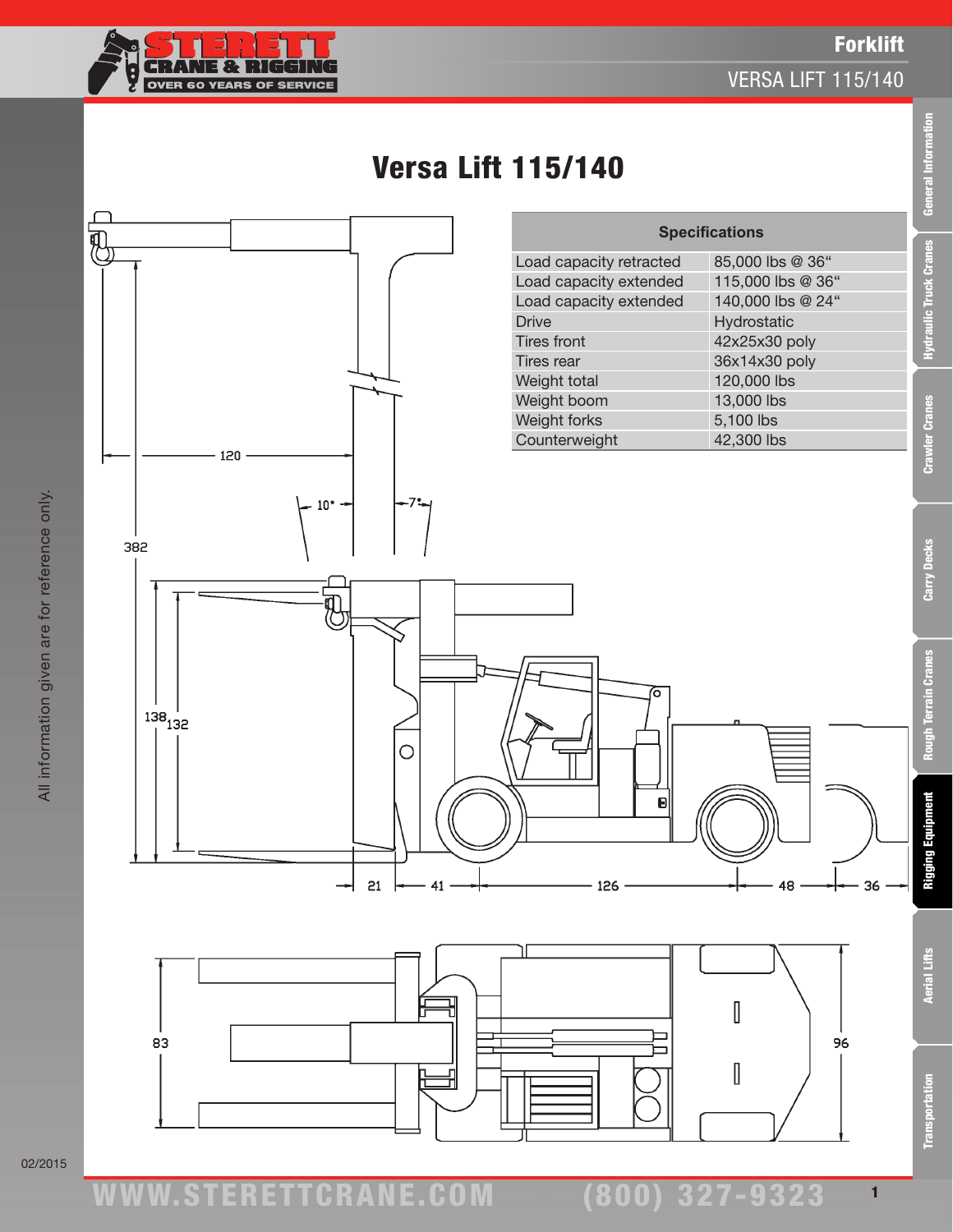## Forklift

Information

**Hydraulic Truck Cranes** 

**Crawler Cranes** 

Carry Decks

#### VERSA LIFT 115/140



All information given are for reference only.

All information given are for reference only.

### 100/140 Versa Lift with 9 counterweight slabs 4,700 lbs each Standard wheel base 126 inch

|     | Boom only |       |       |       |       |     |
|-----|-----------|-------|-------|-------|-------|-----|
| in  | $0^*$     | $12*$ | $24*$ | $36*$ | 48*   | in  |
| 8   | 91.2      | 100.2 | 109.2 | 118.2 | 127.2 | 8   |
| 16  | 81.5      | 89.5  | 97.6  | 105.7 | 113.7 | 16  |
| 24  | 73.5      | 80.9  | 88.2  | 95.5  | 102.8 | 24  |
| 32  | 67        | 73.7  | 80.4  | 87.1  | 93.8  | 32  |
| 40  | 61.4      | 67.6  | 73.8  | 79.9  | 86.1  | 40  |
| 48  | 56.7      | 62.4  | 68.1  | 73.9  | 79.6  | 48  |
| 56  | 52.6      | 57.9  | 63.3  | 68.6  | 73.9  | 56  |
| 64  | 49        | 54    | 59    | 64    | 69    | 64  |
| 72  | 46        | 50.7  | 55.4  | 60.1  | 64.8  | 72  |
| 80  | 43.3      | 47.7  | 52.2  | 56.6  | 61    | 80  |
| 88  | 40.9      | 45.1  | 49.3  | 53.5  | 57.7  | 88  |
| 96  | 38.7      | 42.7  | 46.7  | 50.7  | 54.7  | 96  |
| 102 | 37.3      | 41.1  | 44.9  | 48.8  | 52.6  | 102 |
| 112 | 35        | 38.6  | 42.2  | 45.9  | 49.5  | 112 |
| 120 | 33.4      | 36.8  | 40.3  | 43.8  | 47.2  | 120 |

\* counterweight extension (inch)

| in | Forks only |       |       |       |       |                          |
|----|------------|-------|-------|-------|-------|--------------------------|
|    | 0*         | $12*$ | $24*$ | $36*$ | 48*   | $\overline{\mathsf{in}}$ |
| 24 | 101.7      | 111.4 | 121.1 | 130.7 | 140.4 | 24                       |
| 36 | 85.8       | 94    | 102.2 | 110.4 | 118.5 | 36                       |
| 48 | 74.3       | 81.3  | 88.4  | 95.5  | 102.6 | 48                       |
| 60 | 65.4       | 71.7  | 77.9  | 84.1  | 90.4  | 60                       |
| 72 | 58.5       | 64.1  | 69.6  | 75.2  | 80.8  | 72                       |
| 84 | 52.9       | 57.9  | 62.9  | 68    | 73    | 84                       |
|    |            | .     |       |       |       |                          |

\* counterweight extension (inch)

| in | Boom & Forks                |       |       |       |      |    |
|----|-----------------------------|-------|-------|-------|------|----|
|    | 0*                          | $12*$ | $24*$ | $36*$ | 48*  | in |
| 12 | 82                          | 90.5  | 99    | 107.5 | 116  | 12 |
| 24 | 70.6                        | 77.9  | 85.2  | 92.5  | 99.8 | 24 |
| 36 | 61.9                        | 68.4  | 74.8  | 81.2  | 87.6 | 36 |
| 48 | 55.2                        | 60.9  | 66.6  | 72.3  | 78.1 | 48 |
| 60 | 49.7                        | 54.9  | 60.1  | 65.2  | 70.4 | 60 |
| 72 | 45.3                        | 50    | 54.7  | 59.4  | 64.1 | 72 |
|    | $\sim$ $\sim$ $\sim$ $\sim$ |       |       |       |      |    |

\* counterweight extension (inch)

2